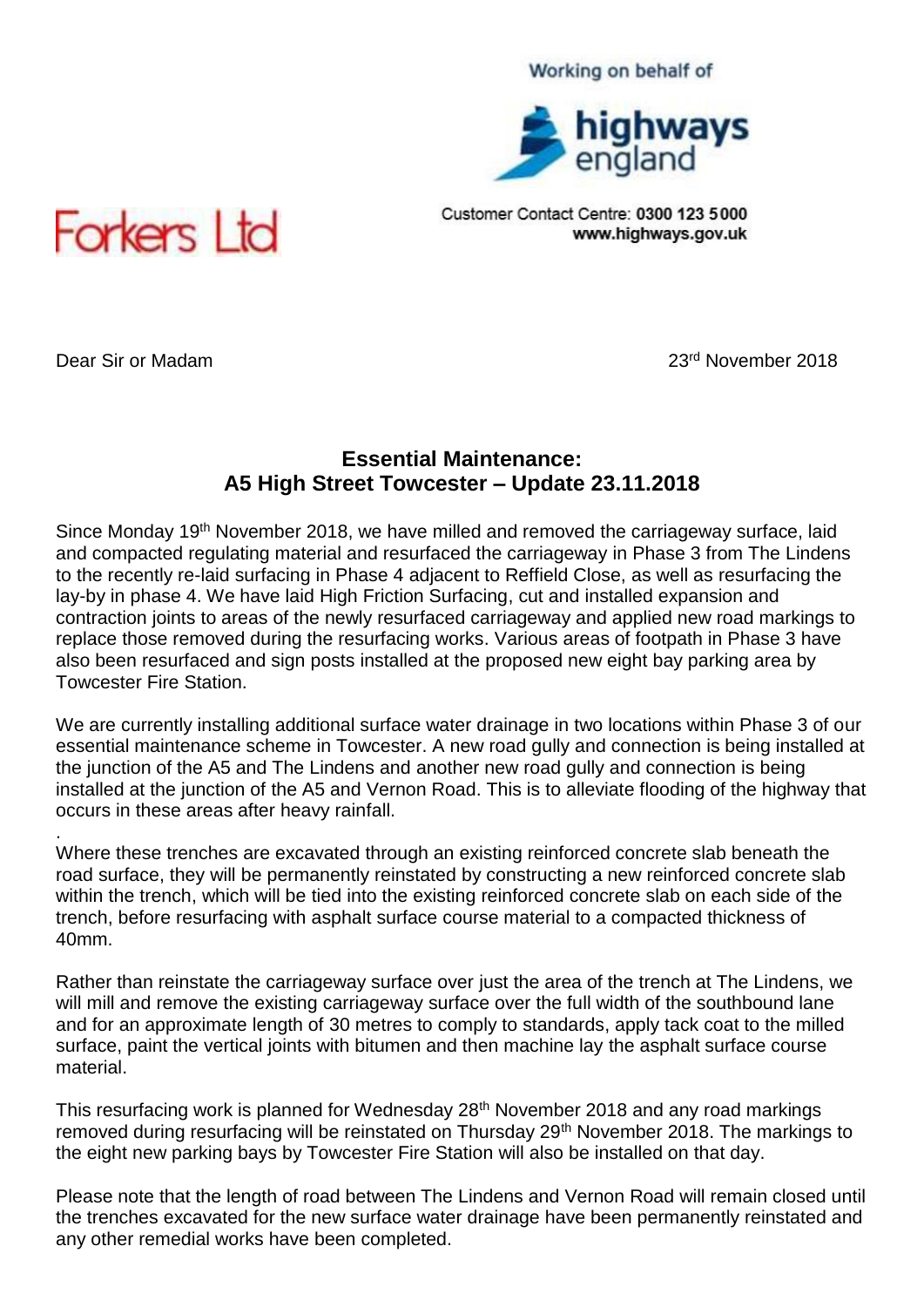# highways

Working on behalf of

Customer Contact Centre: 0300 123 5000 www.highways.gov.uk



This means that the off-street parking permit system for Phase 3 will remain in operation until we have completed all our works within the carriageway.

I have been advised that the replacement of the damaged and leaning traffic signal pole on the south west corner of the Brackley Road / Northampton Road crossroads is now planned for Monday 26<sup>th</sup> November 2018 and recommissioning of the signals for the evening of 27<sup>th</sup> November 2018. However, please be aware that the temporary traffic signal control at this junction will remain in place until we have completed all of the works within the carriageway previously described. Operation of these temporary traffic signals together with restricting the road width over a short distance immediately south of the junction, enables us to deter any heavy vehicle from attempting to head south through Market Square from the north and coming up to our road closure further south with no means of turning around. So that we can continue to allow other local traffic to enter and exit Market Square through this restricted length of road we have to control that traffic and the temporary four-way traffic signals are the only means by which this can be achieved.

We have remedials to undertake in Phase 1 of our works North of the crossroads which will be carried out during week commencing Monday 26th November 2018 using a lane closure controlled by temporary two-way traffic signals between 09:30hrs and 15:30hrs.

Anglian Water have finishing works to carry out on Northampton Road and will utilise our lane closure and temporary four-way traffic signal control to undertake this work, Anglian Water plan to carry out this work on Wednesday 28th and Thursday 29th November 2018.

We are planning to reopen the A5 to through traffic by 23:59hrs on Friday 30<sup>th</sup> November 2018.

We will be working overnight between 20.00hrs on Monday 3<sup>rd</sup> December and 0600hrs on Tuesday  $4<sup>th</sup>$  December 2018 to remove the temporary barriers from the gaps in the central reservation of the A43. For safety reasons it will be necessary to close the A43 Northbound and restrict the A43 Southbound to lane 1 only. I will forward copies of the diversion route for the Northbound A43 traffic to use during these works nearer the time.

Please note that all our planned road works may be subject to change due to weather conditions or unforeseen circumstances.

Towcester is open for business as usual during these essential works and all of the public car parks are accessible so please use your local shops, bars and restaurants and ask others to do the same. I'm sure that your local business community would appreciate it.

I apologise for any disruption our works may cause. Please plan ahead and allow extra time for your journey.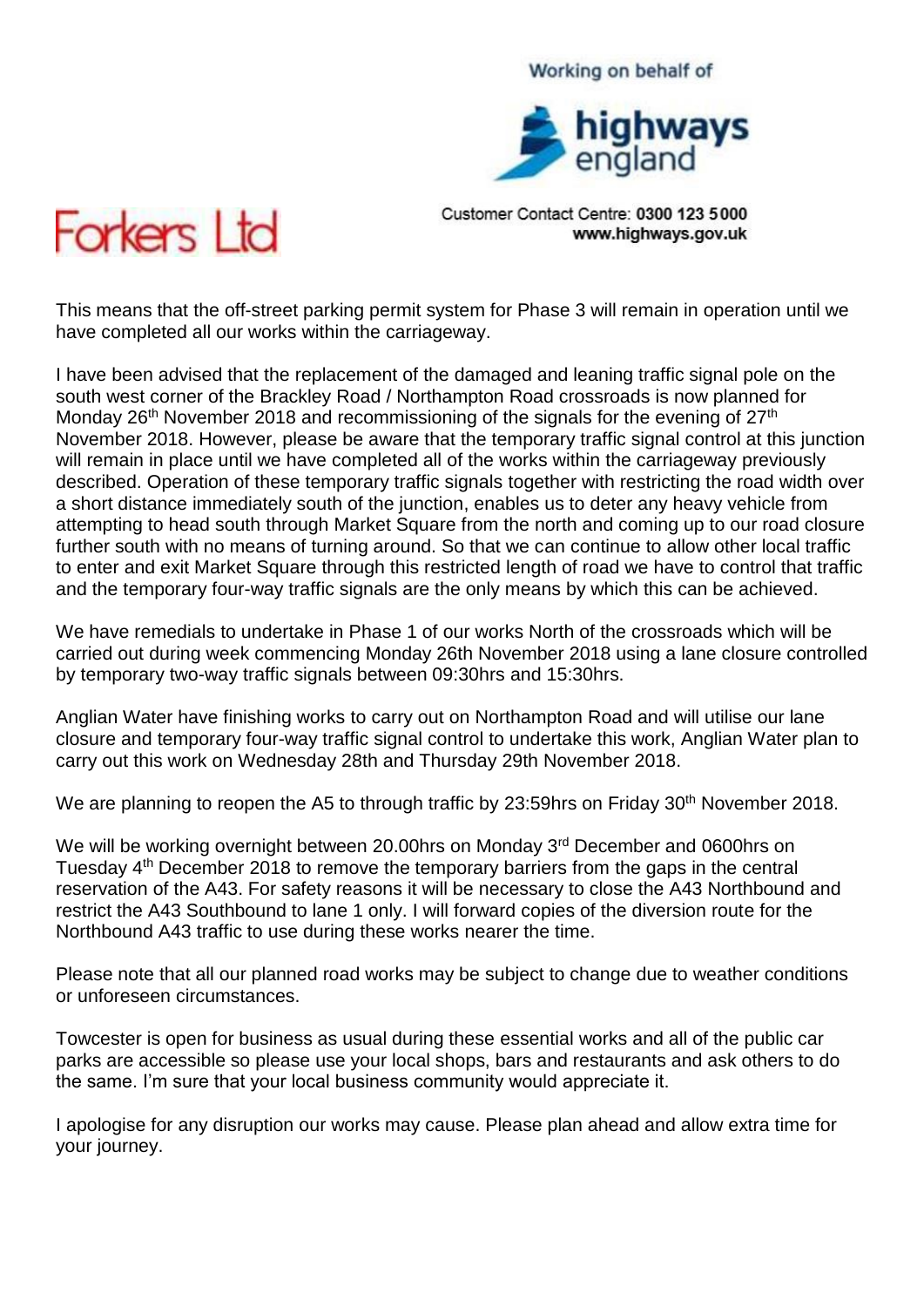#### Working on behalf of



Customer Contact Centre: 0300 123 5000 www.highways.gov.uk



## **INFORMATION ABOUT WORKS BY OTHERS IN THE AREA.**

## **1. Gas main renewal works.**

I have been advised by KierWSP / Northamptonshire Highways and Triio (Cadent) that the renewal of the gas main in Vernon Road, between the A5 and Marlow Road, was completed on Wednesday 21<sup>st</sup> November 2018 and that they have moved off site until after Christmas. On their return in the New Year they will be renewing the gas main along Burcote Road towards Wood Burcote with traffic being controlled by temporary multi-phase signals. Should you require any further information about the gas main renewal works please contact:

Triio (Cadent) 24 Hours Enquiries line 0345 835 1111 or the Site Manager on 07970 398962 between the hours of 8am and 4pm.

#### **2. M1 junction 13 to 16**

I have been asked by the Costain Galliford Try Smart Motorways Joint Venture Community Relations team for the M1 junction 13 to 16 scheme to publicise the following statement: "We will be carrying out overnight closures from Tuesday 4th December 2018 to remove trees from the verge in the Dormouse sensitive areas. Due to ecological constraints we are unable to put any equipment or vehicles on the verge. We are also prevented from dropping trees onto the ground. We therefore need to close the road and use specialist machinery with the capability of cutting and lifting away from the verge and loading onto adjacent vehicles.

 In addition, we will be extending the temporary traffic management on the M1 between junctions 14 to 15 in January 2019. Safety is our number one priority and for this reason work of this type must be carried out using a full carriageway closure.

 Please note these are provisional dates and are subject to change. Please do not use satellite navigation (sat nav) when following the diversion. Visit our website for the diversion routes and latest closure dates at: <https://highwaysengland.co.uk/projects/m1-junction-13-to-junction-16-smart-motorway/>

#### **3. ROAD SIGN RENEWAL PHASE 3**

I have been advised by the Highways England Network Resilience team that new road signs and posts are to be erected on the A43 northbound and southbound approaches to the A5 / A45 junction at Tove roundabout and diversion route symbols added to the signs on all approaches to and the roundabout and those around it. To carry out this work safely